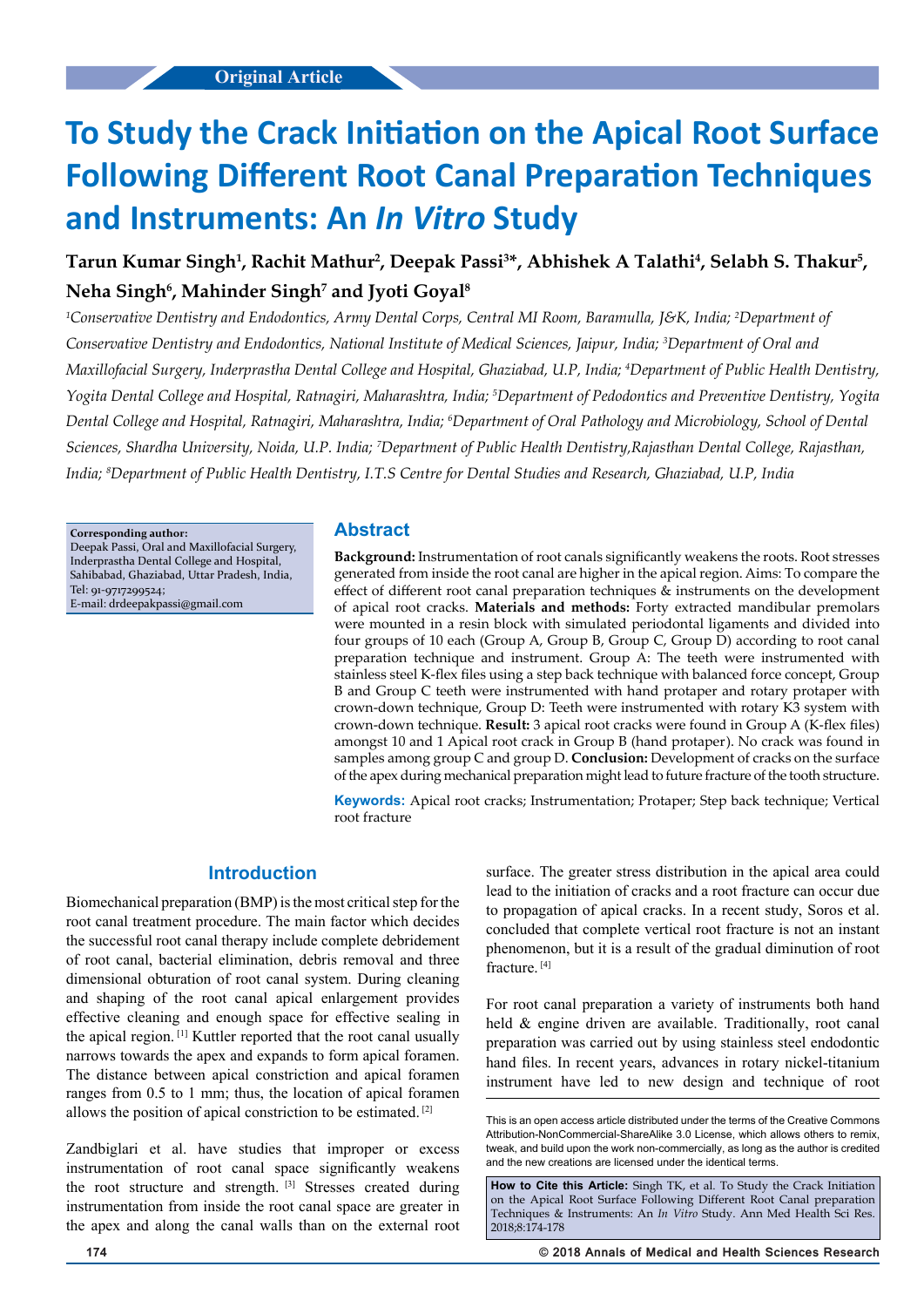canal instrument. Rotary NiTi instrument is believed to allow preparation of root canals with fewer procedural errors than conventional stainless steel instruments. [5] In last decade, the reason of popularity of NiTi instruments among the clinician is their high cutting efficiency, greater strength, time saving and rapid availability of a wide range of designs. This study was planned to compare the effect of different root canal preparation techniques & instruments on the development of apical root cracks.

# **Materials and Methods**

Mandibular premolars teeth which are freshly extracted and stored in distilled water were randomly selected for this study. Inclusion criteria of straight root and single canal with no resorption and excluded those teeth which were having preexisting apical cracks, curved roots, apical irregularity or open apices. To check the pre-existing apical cracks transmitted light and stereomicroscope under 12x magnification was used. Forty teeth were finally selected and stored in distilled water throughout the study.

#### **Sample preparation**

The selected tooth roots were wrapped with aluminum foil  $\&$ embedded in auto-polymerizing resin (DPI Self-cure Batch no. 161) set in anacrylic tube of diameter of 9 mm and 13 mm height. After polymerization root was then removed from the tube with aluminum foil. The acrylic was cut on the apical end so that 2-3 mm of root apex was exposed to allow intraoperative image recording. Then 2 mm of the crown was removed above the cement enamel junction, to get straightline access and marking reference point. The root surface & the socket were coated with a hydrophilic vinyl polysiloxane impression material & the root was immediately repositioned. Thus, polysiloxane replaced the space created by the foil and will act as an artificial periodontal ligament. Teeth were randomly distributed into four experimental groups of 10 teeth each. Now permanent markings are placed on the acrylic tube to avoid any re-examine error. Single initial photomicrograph of the apex was taken by the stereo microscope  $(X 40)$  attached to a digital camera (Zeiss Stemi SV6, Carl Zeiss, Jena, Germany). A size 10 K-file was inserted into the canal & radiographs were taken to confirm the working length up to minor constriction. To establish the patency of the root canal a 15 K-file (Dentsply Maillefer, Ballaigues, Switzerland) were used.

#### **Root canal preparation**

**Group A:** The teeth were instrumented with stainless steel K-flex files (Sybronendo) with non-cutting tip using a step back technique. To enlarge the canal, a balanced force technique [6] was used with successive files placed into the canal, with a clockwise movement of 60- 90 degrees with slight inward pressure. Then counter clockwise movement of 120-180 degree, under apically directed pressure to cut the dentine. Cleaning and shaping of each sample were done till 40 number. All the canals were irrigated with 3% sodium hypochlorite.

**Group B:** Teeth were instrumented with hand protaper (Dentsply Maillefer, Ballaigues, Switzerland) with crown-down technique. [7] After exploring the root canal space with a stainless steel size 10 file, the S1 file was inserted to enlarge the coronal two-thirds of the canal. Start the ProTaper sequence with S1 file. The apical extent of S1 file will passively follow the portion of the canal and it designed to cut dentin, in a crown down manner. Irrigate, recapitulate with the 10K File to break up debris. The Sx file was then introduced but to no more than two-thirds of the canal depth. When pre-enlargement procedures were finished, a size 15 K-file was used to confirm the working length. The files were then used with the sequence of S1, S2, F1, F2 and F3 files. A clockwise and gently rotating clock wise 45-90 degrees motion were used to cut the dentine.

**Group C:** Teeth were instrumented with rotary protaper with crown-down technique. [8] The ProTaper rotary files (Dentsply Maillefer) was used with an engine driven Electric Motor (X-Smart, Dentsply Maillefer) with a preset rotational speed 300 rpm with a 16:1 reduction hand piece and 1.6 N/cm torque to prepare the canals. SX file was used to enlarge the coronal portion of the canal. The shaping files (S1, S2) were used with brushing outstroke action for shaping of canals and finally finishing files (F1, F2, F3 with taper 20/7, 25/8, 30/9 respectively) with pecking motion were used. Then sequential files were used till working length were S1, S2, F1, F2 and F3 files (with a taper 0.06 at apex region). Group D: Teeth were instrumented with the K3 rotary nickel-titanium file system (Sybron Endo, Orange California). K3 system (consist of 6 Ni-Ti files) with crown-down technique. Instruments were inserted in apical direction with pecking motion until resistance was felt. For the access in the apical third 30/8 instrument size files were used and the other instruments were used till the apical foramen. The movements which were used for insertion of instruments were with linear back and forth movements without apical pressure till instrument reach the apical foramen. When some resistance was found during instrumentation, the auto reverse mechanism of the device was functionally active. The preparation was completed with a #40, #35, and #30 K3 instrument, with resistance at 300–350 rpm. Each instrument was used for only 5–7 s.

#### **Evaluation**

After root canal preparation, the teeth in acrylic tubes were placed under the stereomicroscope with 40x digital zoom to check the presence or absence of cracks originating at the apical

| Table 1: Showing the presence and absence of apical root cracks in different study groups. |               |                 |                   |                   |
|--------------------------------------------------------------------------------------------|---------------|-----------------|-------------------|-------------------|
| Sample                                                                                     | Group A       | Group B         | Group C           | Group D           |
| No.                                                                                        | (K-flex file) | (Hand Protaper) | (Rotary Protaper) | (K3 Rotary files) |
| 1                                                                                          | x             | X               | x                 | X                 |
| 2                                                                                          | ✓             | X               | x                 | X                 |
| 3                                                                                          | X             |                 | X                 | x                 |
| $\overline{4}$                                                                             | X             | X               | X                 | x                 |
| 5                                                                                          | ✓             | X               | x                 | X                 |
| 6                                                                                          | X             | X               | X                 | X                 |
| $\overline{7}$                                                                             | v             | X               | X                 | X                 |
| 8                                                                                          | X             | X               | X                 | X                 |
| 9                                                                                          | X             | X               | X                 | X                 |
| 10                                                                                         | x             | x               | x                 | X                 |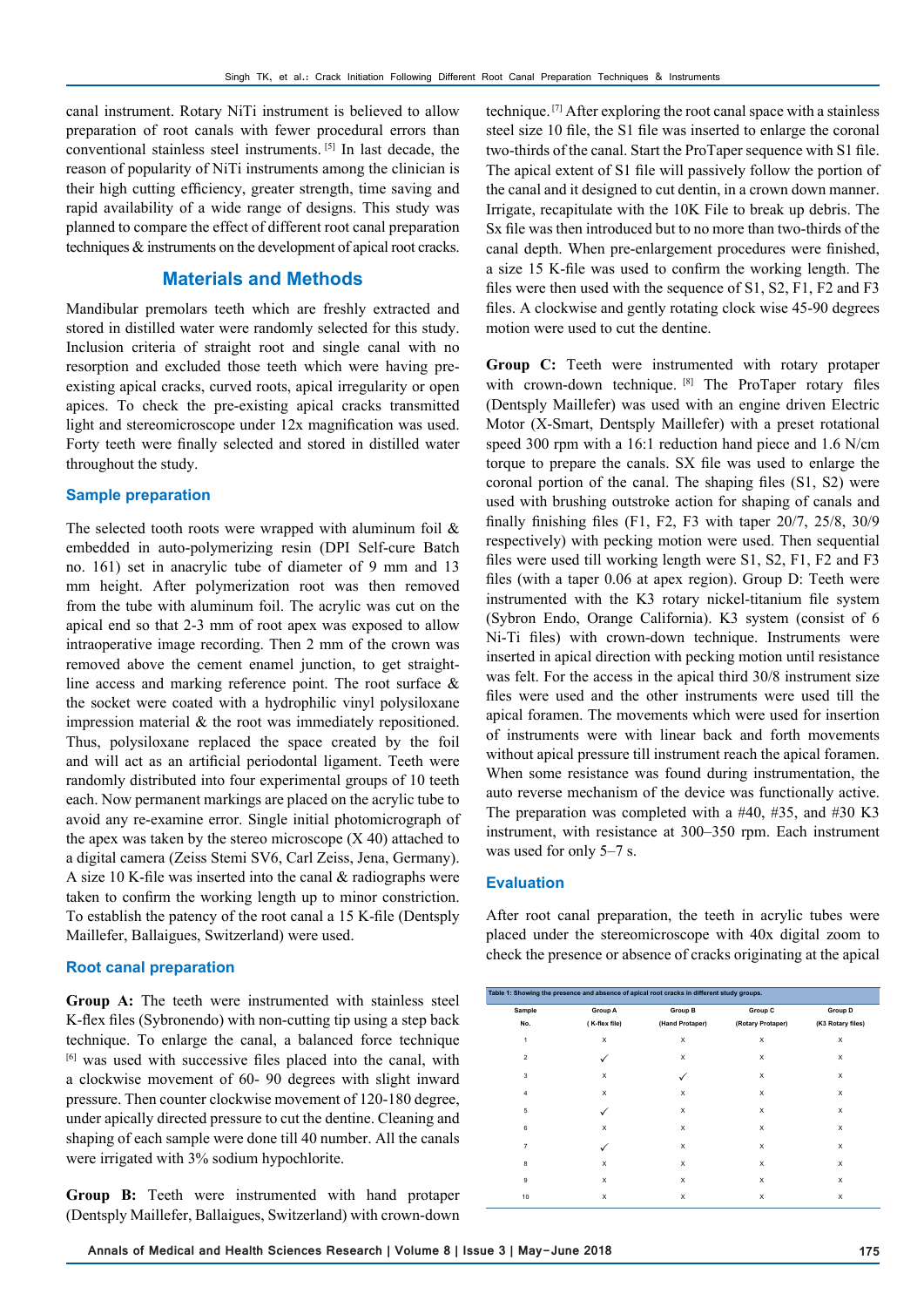

Figure 1: Pre photomicrograph of the apex of teeth before Instrumentation (Group A).



**Figure 2**: Post photomicrograph of the apex of teeth after Instrumentation with K-flex file (Group A).



**Figure 3:** Pre photomicrograph of the apex of teeth before Instrumentation (Group B).

foramen by compared with preoperative images of tooth apex. To evaluate the each sample two operators were assigned for identification of crack. A crack was identified as any visible breach or liner fracture on the root surface. McNemar exact



**Figure 4:** Post photomicrograph of the apex of teeth after Instrumentation with Hand Protaper file (Group B).

test and One-way analysis of variance were used to compare the results. All statistical analysis was performed at a 5% significance level.

# **Results**

As Table 1 summarizes total number of apical cracks which were observed. 3 apical cracks were found in group A which is maximum among all groups [Figures 1 and 2]. In group B, 1 apical crack was found [Figures 3 and 4] while in group C and group D, no crack was found. Logical regression analysis shows that both root canal preparation technique and working length had a significant role on apical crack formation as balanced force technique were used in group A. The pair –wise comparisons between the groups are not statistically significant-

3/10 vs. 1/10 P=0.583 (K file vs. Hand ProTaper)

 $3/10$  vs.  $0/10$  P=0.211 (K file vs. rotary ProTaper & K file vs. K3 file)

1/10 vs.  $0/10$  P=1.000 (Hand ProTaper vs. Rotary ProTaper & Hand ProTaper vs. K3 file)

To compare the pre and post intra group comparison McNemar exact test (binomial distribution) is used to calculate the p-value. In group A, p=0.045 which are statistically significant while in group B, p=0.125 which are statistically not significant [Table 1].

# **Discussion**

Root canal instrumentation has the potential to induce dentinal damage [9] and to generate cracks on the apical surface which could ultimately lead to the development of vertical root fractures. [10] Root canal instrumentation includes both enlargement and shaping of the root canal system to allow effective disinfection by irrigants and medicaments. [11] The thorough instrumentation of the apical region, recognized as the critical zone for instrumentation, [12] has long been considered to be a crucial factor in the cleaning and shaping process. However, a consensus has yet to be reached for the optimal apical preparation size.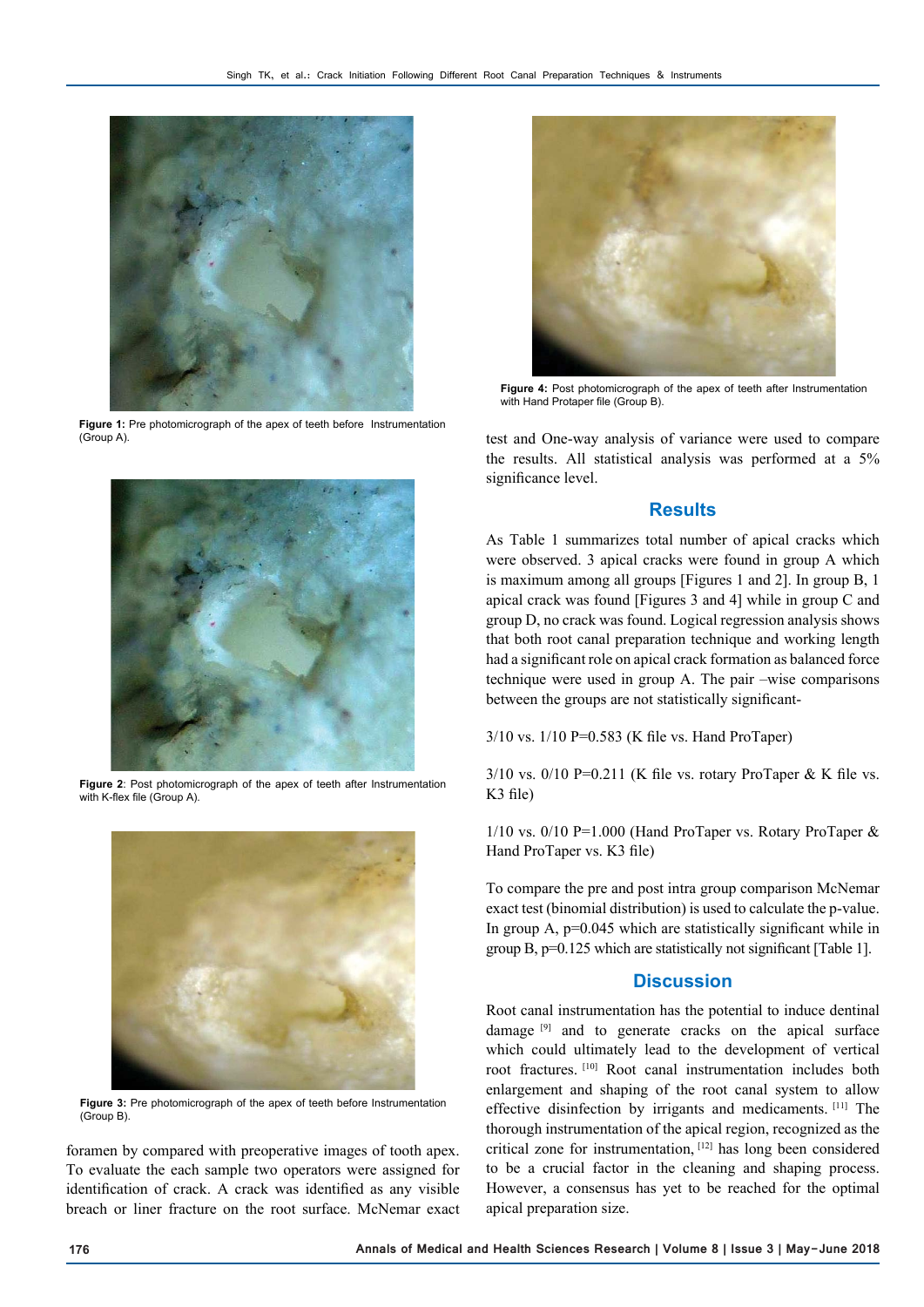Although some authors advocate a minimally tapered canal avoiding aggressive apical instrumentation, [13] others suggest that root canals be shaped 6 to 8 file sizes larger than the first apical binding file. [14]

A large apical instrumentation size is beneficial in reducing the debris and remaining bacteria, [15] whereas maintaining the canal size as small as practical could reduce the fracture susceptibility. [16] Wu et al. suggested terminating instrumentation 2 to 3 mm and 0 to 2 mm short of the apex for vital pulp and infected canals, respectively. [17] In this study, cracks are found mainly with the use of hand instrumentation while the use of rotary system did not produce any cracks. A significant advance in root canal preparation with hand instruments was made with the introduction of the balanced force movement of files. [18] This technique uses clockwise movement for inserting the file with reaming motion and proceed with an anticlockwise motion for dentine removal. The files must be straight, not precurved, preferably having a non-cutting tip and may be of stainless steel or nickel–titanium. It is an efficient technique and is less likely to cause iatrogenic damage to tooth structure and also aligns the instruments in a central position within the canal space.

The apical pressure used in the balanced force technique might concentrate on the external root surface that surrounds the apical foramen and initiate a crack if the tooth structure is not sufficiently strong. [19] Isom TL et al. reported that the pattern of stress distribution in the apical area could lead to the development of cracks & fracture propagation. [20] The external root stresses caused by stainless steel file used with the balanced force technique was concentrated near the tip of the file. Furthermore, stainless steel files in sizes above 15 or 20 become inflexible and have a tendency to straighten resulting in over-cutting on the outer wall in the apical region and along the inner wall; this might explain why group A showed the highest mean number of cracks.

Protapers are now marketed in plastic handles for use as hand instruments. The biomechanical preparation done in the apical region of the canal is still the topic of debate. Some clinicians thought that it is not utmost require to widen the apical portion of canal because excess flaring and filing will lead to the irrigant migration and agitation in the apical part of the canal [21] while others believes that apical preparation it necessary to remove infected dentine and pulp in the few millimeters of apical part by shaping to at least a size 30 file. [22] In group B with protaper, only 1 crack was found which is statistically insignificant and might be due to iatrogenic defect.

In group 3 and group 4 by using the rotary system no cracks were found because mechanical rotation provides a more constant 360-degree engagement of the file tip in the canal resulting in good accommodation of instrument in the central axis of the canal, thus decreasing the ledge formation or perforation. The flexibility for following the canal allows more conservative in preserving tooth structure while effectively cleaning and shaping the canal.

K3 file system is triple fluted, asymmetric, cut efficiently  $\&$ safely. Relieved radial angle reduces friction with root canal wall that leads to fewer chances of apical cracks formation. The removal of dentin does not always result in increased fracture susceptibility, which is rather intrinsic to the root and canal morphology and is beyond the control of the clinician. There was, however, an observed tendency in a higher production of cracks when larger file sizes were used. The contact between the instrument and the canal wall creates many stress concentration sites from which a crack may initiate. [23] Further studies are necessary to determine the effect that instrumentation has on crack initiation in teeth with curved canals.

#### **Conclusion**

This study focused on the development of cracks on the surface of the apex during mechanical preparation that might lead to future fracture of the tooth structure. Results of this study suggest that irrespective of file design NiTi files can produce various degree of dentinal damage which further results in apical cracks. The result of this study also proves that instrumentation technique alone can cause apical cracks initiation. Furthermore, there are more chances of crack initiation when instrument limit is apical foramen and large number of instrument is used compared with when working length is 1 mm short from apex. The clinical relevance of these apical cracks is that they may further propagate in future can lead to vertical root fracture, which is not an instant phenomenon rather than gradual diminution of tooth structure.

## **Conflict of Interest**

I declare there is no conflict of interest

#### **References**

- 1. Walton RE, Torabinejad M. Principal and practice of endodontics, 2nd edn. Philadelphia, PA, USA: Saunders, 1996;201-233.
- 2. Gutmann JL, Leonard JE. Problem solving in endodontic working-length determination. Compendium of continuing education in dentistry (Jamesburg, NJ: 1995). 1995;16:288-290.
- 3. Zandbiglari T, Davids H, Schäfer E. Influence of instrument taper on the resistance to fracture of endodontically treated roots. Oral Surg Oral Med Oral Pathol Oral Radiol Endod. 2006;101:126-131.
- 4. Soros CZ, Lambrianidis T, Palaghias G. Spreader load required for vertical root fracture during lateral compaction ex vivo evaluation of periodontal stimulation and fracture load information. Oral Surg Oral Med Oral Pathol Oral Radiol Endod 2008;106:e64-e70.
- 5. Adorno CG, Yoshioka T, Suda H. The effect of root preparation technique and instrumentation length on the development of apical root cracks. Journal of Endodontics. 2009;35:389-392.
- 6. Roane JB, Sabala CL, Duncanson Jr MG. The "balanced force" concept of the instrumentation of curved canals. J Endod 1985;11:203-211.
- 7. Clifford JR. The protaper technique. Endodontic topics 2005;10:187-190.
- 8. West JD. Introduction of a new rotary endodontic system: Progressively tapered files; dentistry today. 2001;20:50-57.
- 9. Bier CA, Shemesh H, Tanomaru-Filho M, Wesselink PR, Wu MK. The ability of different nickel-titanium rotary instruments